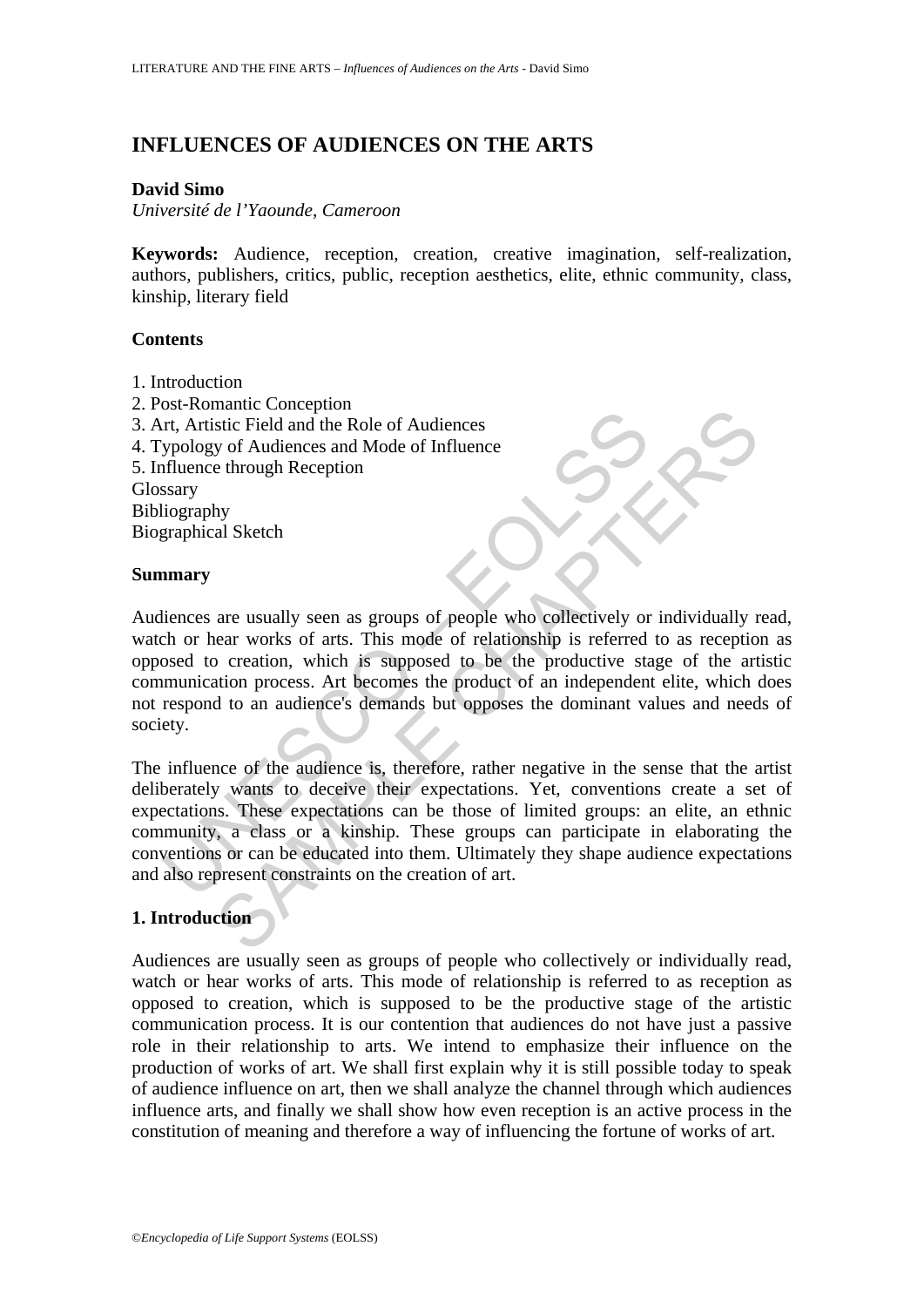## **2. Post Romantic Conception**

To speak of the influence of audiences on art is not easy, because one has to legitimize such a discourse, since it seems to contradict the dominant western post-Romantic conception of art.

ression of idle escapism. "On the contrary" literature" now appear<br>aves in which the creative values expunged from the face of ... set<br>alism can be celebrated and affirmed. Tmaginative creation' ca<br>ge of non-alienated labo of idle escapism. "On the contrary" literature" now appears as one of the which the creative values expunged from the face of ... society by indus can be celebrated and affirmed. Imaginative creation "can be offreed a solu Terry Eagleton (1983) uses the concept post-Romantic not to mean posterior to Romanticism, but product of Romanticism. The Romantic conception of the artist has been best expressed by the German philosopher and writer Friedrich Schlegel. He proclaims the absolute arbitrariness of the artist, who transcends all influences, all constraints and creates only out of his subjectivity. In Schlegel's view, art is considered as the attempt of a relatively isolated person to preserve his individuality. The privilege accorded by the Romantics to the "creative imagination" is more than just the expression of idle escapism. "On the contrary" literature" now appears as one of the few enclaves in which the creative values expunged from the face of … society by industrial capitalism can be celebrated and affirmed. 'Imaginative creation' can be offered as an image of non-alienated labor. The intuitive, transcendental scope of the poetic mind can provide a living criticism of those rationalist or empiricist ideologies enslaved to fact". (Eagleton 1983, 19) The spontaneous rather than rationally calculated, the creative rather than mechanical character of arts make it not only a technical mode of production, but also a whole alternative ideology featuring the imagination as a force whose task is to "transform society in the name of those energies and values which art embodies"((Eagleton 1983,20). "If the artist claims to be the voice or the heart of the people, it is not because he is expressing anything the people have asked him to express, but because he is acting in the name of the genuine interest of the people who are not even aware of this interest and who need to be educated through the art to perceive their own profound aspiration. Art is therefore extricated from the material practices, social relations and ideological meanings in which it is always caught up, and raised to the status of a solitary fetish" (Eagleton 1983, P. 21). (see *Creators*)

The claim of artists that they represent all mankind resulted from the idea that art was supposed to bring about the self-realization of the artist as human being and to express, therefore, the potential of humanity as a whole. In this context, art becomes the product of an independent elite, which does not respond to an audience's demands but opposes the dominant values and needs of society. The influence of the audience is, therefore, rather negative in the sense that the artist deliberately wants to deceive their expectations.

This conception of art resulted from a historical experience: the development of the capitalist mode of industrial production, which uprooted not only economic relationships, but also the values and the social situation of many groups. Utilitarianism became the major ideology, and human relationships were reduced to market exchanges. Anything which could not be transformed into a commodity for the open market was dismissed as useless. Thus art came to be considered as an unprofitable ornament. The artists turned this marginalization into a virtue, proclaimed the aesthetic autonomy of the art and even attributed to it "a capacity to resolve the kinds of tension and oppositions entailed by the historical process of functional differentiation" (Hjort 1992, XXI). (see *Outsiders, Nomads*)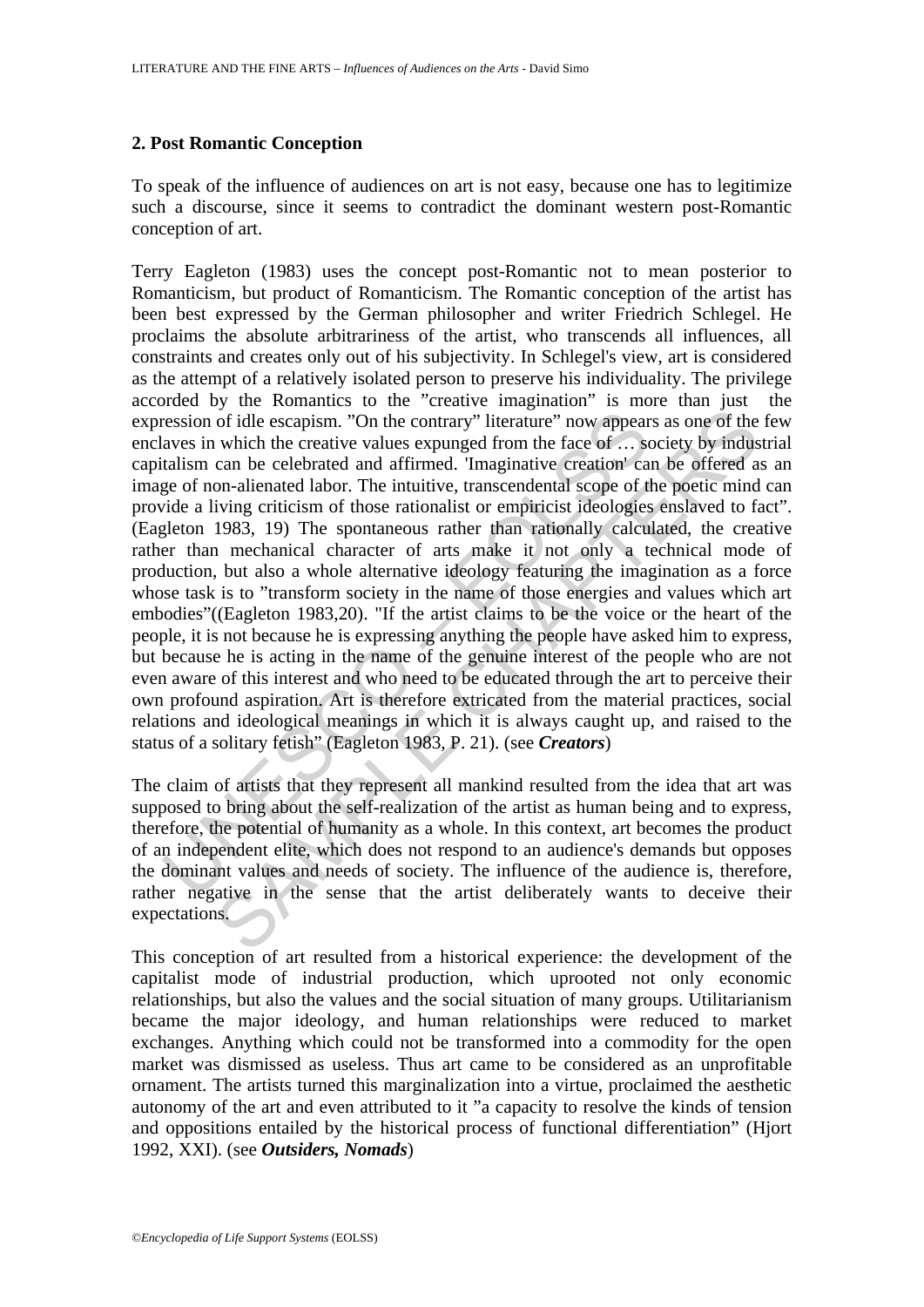This conception is historical in the sense that it emerged at a period of history and in the sense that it is not universal but belongs to Western culture. This culture has been influencing art production, mediation, reception and process all over the world, because of the integration of all regions of the world into a global capitalist world market. However, there are still local areas which resist or subvert the dominant trend.

ization, even post-Romantic art requires competent judges, other<br>ization, even post-Romantic art requires competent judges, other<br>ate language: "Since each artist wants to be judged by others, he<br>late from the common frame This conception represents a break from classical art, but although it upholds the principle of violating all conventions, at the same time it creates new conventions. Two major macro-conventions of this conception can be identified: an aesthetic convention and a "polyvalence" convention. The former claims the autonomy of art and suspends all considerations having to do with the truth or falsity of artistic representations, with the second feature lending legitimacy to a plurality of interpretative responses (Schmidt 1992). The principle of violating all conventions is also a convention. As a form of selfrealization, even post-Romantic art requires competent judges, otherwise it becomes a private language: "Since each artist wants to be judged by others, he has no incentive to deviate from the common framework that makes competent appreciation and selfrealization possible. …. playwrights or painters who violate the conventions are not simply neglected: they are booed, ostracized and persecuted. If people who buy unfashionable paintings are subject to sanctions by their peers, so are those who make them. On both sides of the market, in fact, we find the same interminable ballet of conformism and one-upmanship, with some individuals making the conventions ever more elaborate and others desperately trying to keep abreast" (Elster 1992, 33-34). This is the way conventions function even in the post-Romantic art system.

This means that even if the audience consists solely of an elite of artists, critics and customers, it participates in the functioning of a field regulated by conventions which exert constraints on the artist and therefore on art.

even post-Romantic art requires competent judges, otherwise it becompage: "Since each artist wants to be judged by others, he has no incentive posible. ..., playwrights or paracter approximate approximate moment possible. One of the conventions of the post-Romantic art that we have not yet mentioned is the distinction between high and low, between products which can be called art and those which are regarded as trivial, folk or popular culture, produced for or by the mass or by non-Western communities. The latter are said to be under religious, traditional, technological or commercial constraints and are therefore dismissed as arts, even though some of them, through the decision of the elite, can be eligible to attain the status of art. All of these distinctions have been criticized in the postmodern discourse, but they are still dominant. Art, and especially post-Romantic art, is accompanied by a discourse which shapes its borders, organizes its reception and in this way exerts influence on it. In spite of the claim to the contrary, it is, therefore, still possible to speak of the influence audiences have on the arts. (see *Visionaries*)

-

-

-

TO ACCESS ALL THE **10 PAGES** OF THIS CHAPTER, Vis[it: http://www.eolss.net/Eolss-sampleAllChapter.aspx](https://www.eolss.net/ebooklib/sc_cart.aspx?File=E6-24-02-02)